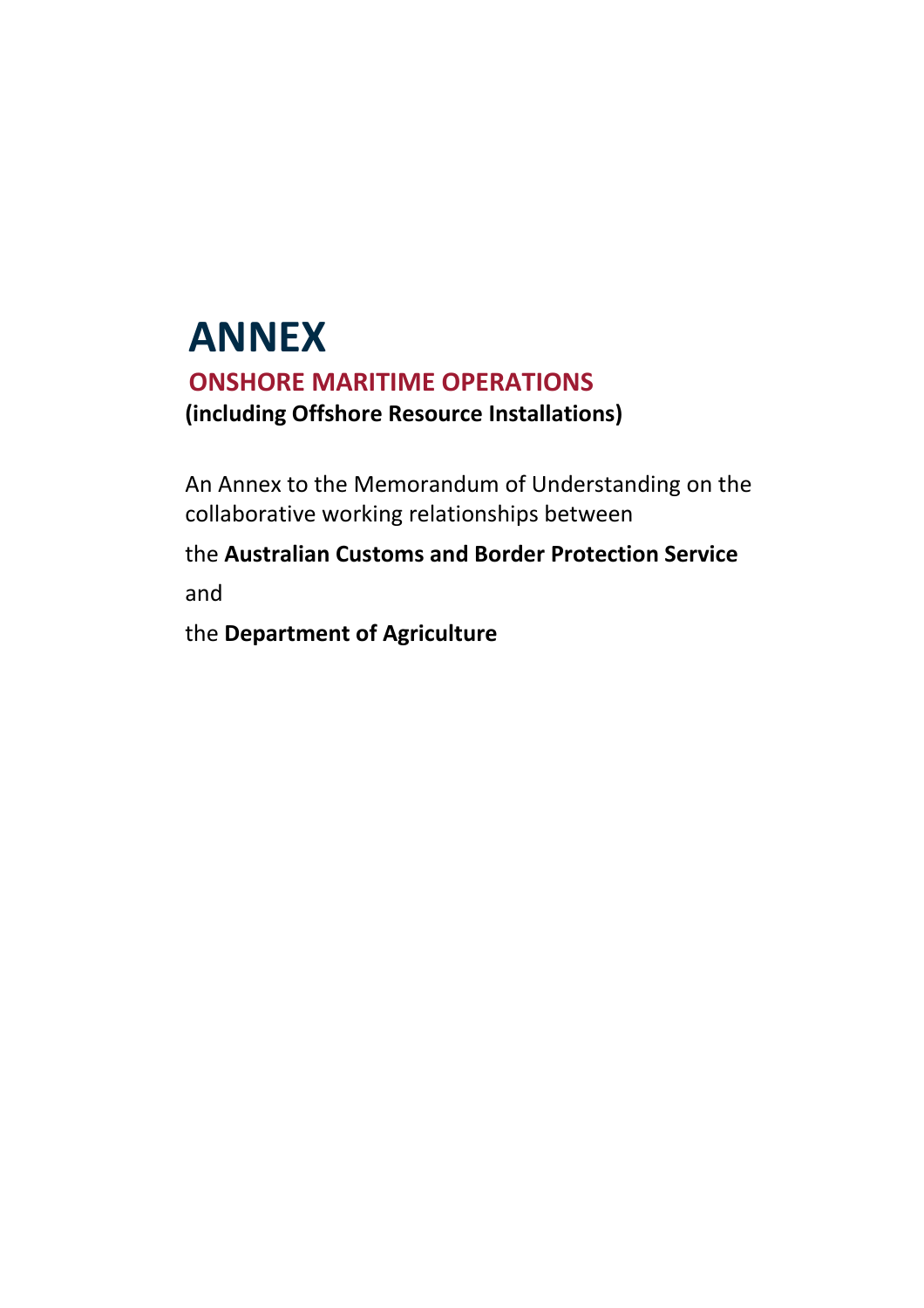# **TABLE OF CONTENTS**

| $\mathbf{1}$ |  |
|--------------|--|
| 2            |  |
| 3            |  |
| 4            |  |
| 5            |  |
| 6            |  |
| 7            |  |
| 8            |  |
| 9            |  |
| 10           |  |
| 11           |  |
| 12           |  |
| 13           |  |
| 14           |  |
| 15           |  |
| 16           |  |
| 17           |  |

page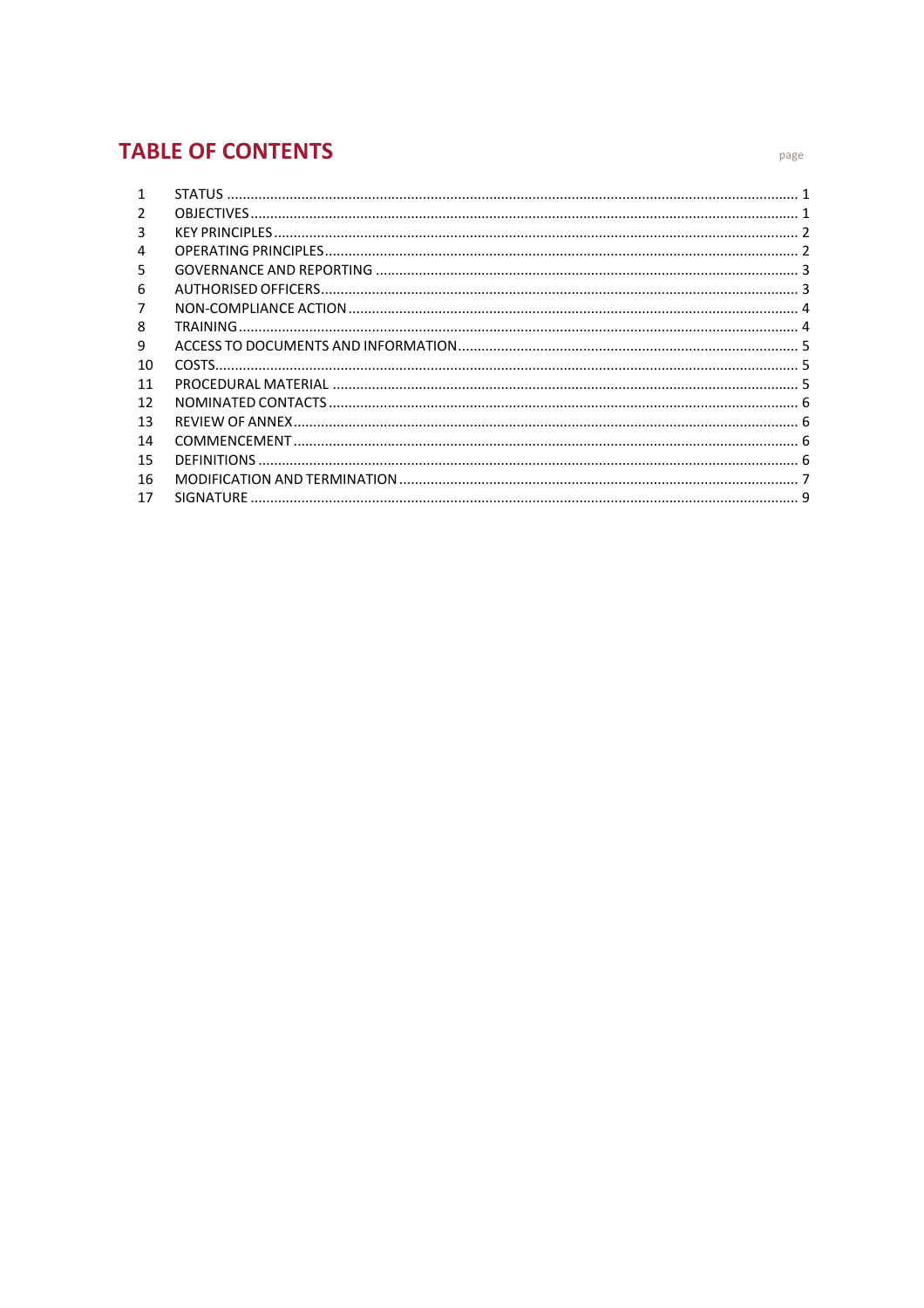#### <span id="page-2-0"></span>**1 STATUS**

- 1.1 This Annex is made in accordance with clause 10 of the Memorandum of Understanding (**Memorandum**) between the Australian Customs and Border Protection Service (**Customs and Border Protection**) and the Department of Agriculture.
- 1.2 The Parties view this Annex as:
	- (a) not intending to create any legally binding obligations; and
	- (b) an opportunity to ensure that there is a nationally consistent approach to their working relationship on specific matters outlined in this annex.
- 1.3 Some clauses that appear in this Annex may also appear in other Annexes made between the Department of Agriculture and Customs and Border Protection; however these clauses are included to apply specifically to the Onshore Maritime Operations of both agencies.

## <span id="page-2-1"></span>**2 OBJECTIVES**

- 2.1 This Annex sets out the governing principles for both agencies in relation to Onshore Maritime Operations that are carried out in the Onshore Maritime Environment.
- 2.2 The Department of Agriculture and Customs and Border Protection will collaborate in the Onshore Maritime Environment to achieve the following objectives:
	- (a) establish efficient and streamlined border management which supports vessel movement into Australia and into Australian Offshore Resource Installations, while protecting the Australian community from a range of border and biosecurity risks;
	- (b) provide complementary operations that eliminate duplication and provide value for money to the Commonwealth; and
	- (c) share processes, facilities, capability, joint training, information and intelligence, including access to agreed systems, data and resources, to:
		- (i) identify and respond to border and biosecurity risks;
		- (ii) improve the effectiveness of risk based targeting;
		- (iii) improve compliance with legislation and regulations administered by the Department of Agriculture and Customs and Border Protection; and
		- (iv) further develop a whole-of-government approach.
	- (d) recognise that each agency has individual responsibilities and functions that contribute to a whole-of-government approach and both Parties are committed to a collaborative and complementary operational approach in the discharge of their respective functions within Australia's maritime environment.
	- (e) promote co-operative arrangements for the development of surveillance and response activities.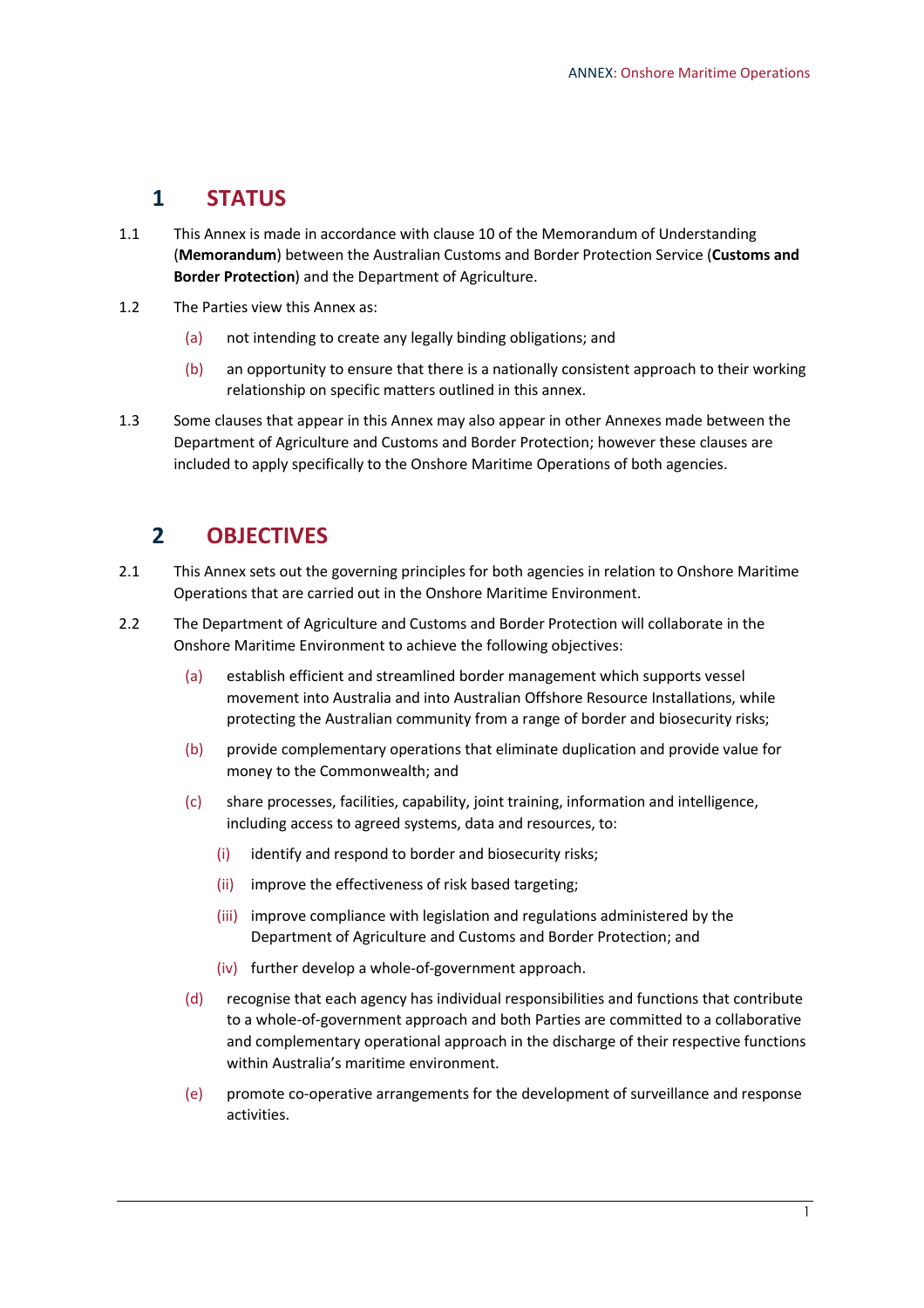## <span id="page-3-0"></span>**3 KEY PRINCIPLES**

- 3.1 The Memorandum and this Annex provides the basis for a collaborative working relationship between the two agencies regarding onshore maritime operations surveillance activities relating to border security, biosecurity compliance risks within Australia's maritime environment.
- 3.2 The Department of Agriculture and Customs and Border Protection will
	- (a) focus on minimising disruption to legitimate trade while managing border and biosecurity risks, including the risk of the spread of pests and diseases, marine pests and through ballast water;
	- (b) seek opportunities to actively promote collaboration to achieve joint business outcomes and efficiencies;
	- (c) support efforts to manage risk through the participation in policy development, national and international meetings, capacity building and joint initiatives;
	- (d) maximise opportunities to achieve cost and resource efficiencies by considering joint procurements and/or usage of resources, including technology skills, training facilities and infrastructure (in line with relevant annexes);
	- (e) develop and implement joint strategies for both internal and external communications relating to regular Onshore Vessel and Offshore Resource Installation processes;
	- (f) recognise the obligations of each agency in administering their respective legislation, risk and responsibilities;
	- (g) act cooperatively and collaboratively to enhance the effectiveness of each agency's performance; and
	- (h) commit to regular review of areas where resource reductions, new priority settings, legislative change and resource contention is leading to concerns for either agency.
- 3.3 Department of Agriculture engages with Customs and Border Protection in its biosecurity function and contributes to the Border Protection Command's border security activities. Both agencies will engage, as necessary, with other Commonwealth agencies to address concerns relating to border security and biosecurity risks and provide advice on appropriate actions accordingly.

## <span id="page-3-1"></span>**4 OPERATING PRINCIPLES**

- 4.1 This Annex is supported in the maritime environment by existing operational arrangements as agreed by both agencies. These arrangements complement and support the objectives of this Annex.
- 4.2 The Department of Agriculture and Customs and Border Protection will deliver effective and efficient border security and biosecurity management in the Onshore Maritime Environment by:
	- (a) seeking to jointly improve the compliance rate of arriving Onshore Vessels including through collaborative communication programs consistent with the Joint Communications Annex;
	- (b) identifying, reporting and collaboratively responding to non-compliant activity;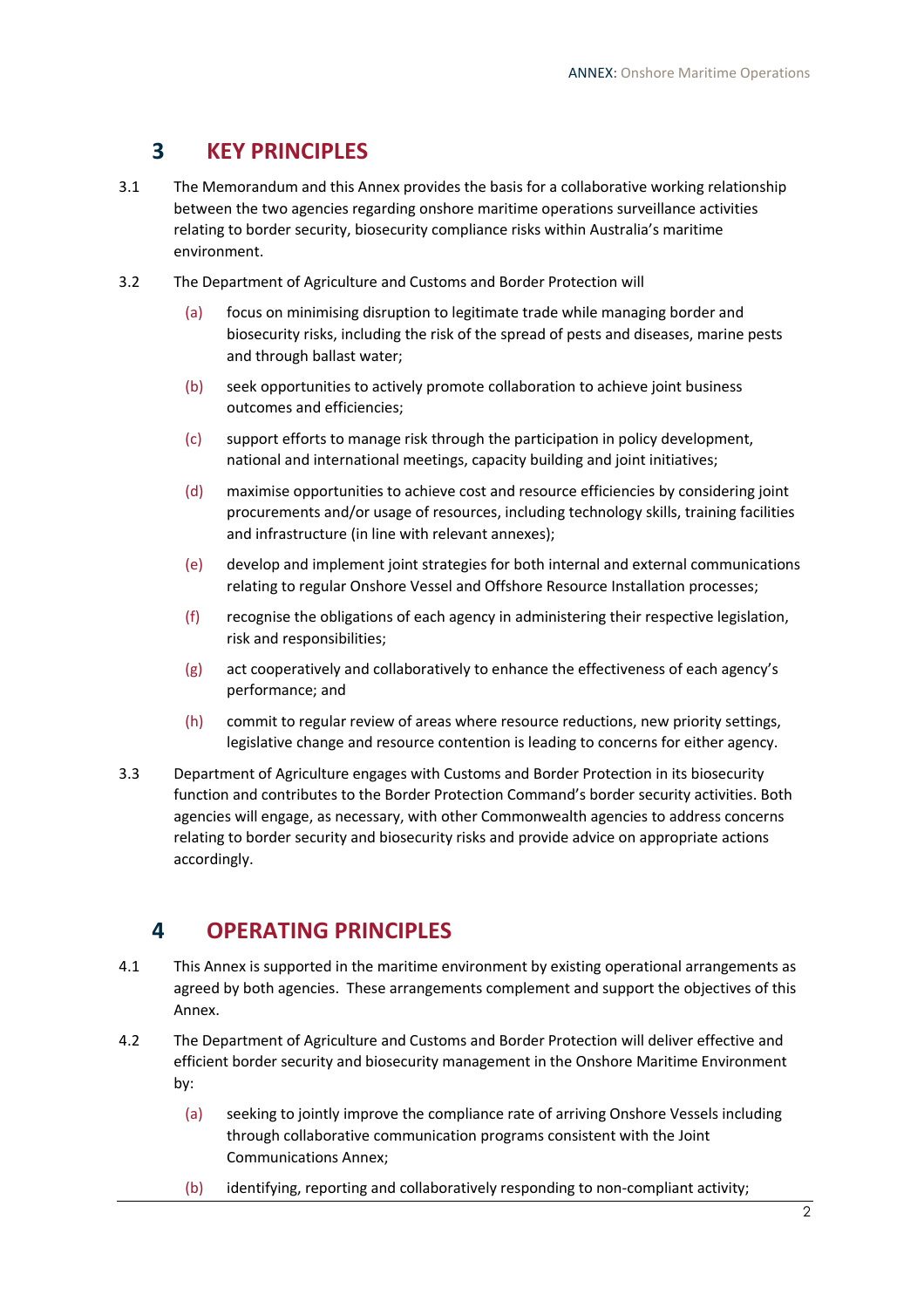- (c) identifying new opportunities to jointly achieve business outcomes and efficiencies;
- (d) facilitating a collaborative approach to managing resources and negotiating with external parties when procuring or developing resources;
- (e) focusing effort on:
	- (i) deploying targeted and risk-based operating approaches;
	- (ii) risk-led boarding and intervention, including joint waterfront patrols or surveillance wherever possible and appropriate;
	- (iii) joint screening and clearing of the personal effects of international crew and passengers;
	- (iv) detecting, reporting and acting on non-compliant behaviour of arriving Onshore Vessels and their crew and passengers; and
	- (v) providing timely advice wherever appropriate and operationally possible of proposed intervention activities, including detector dog deployments.
- (f) supporting each other's operations to the extent that it is practically and operationally possible.
- (g) Department of Agriculture and Customs and Border Protection will consult at the earliest opportunity regarding proposed changes to office locations or current business practices which may impact on the other Agency's resources or capacity.
- 4.3 Where Customs and Border Protection has an officer available to perform revenue collection functions, Customs and Border Protection will collect revenue from Onshore Vessels or travellers in respect of matters relating to the Department of Agriculture's functions, including infringement notices, biosecurity treatments, storage and general processing fees, in accordance with the Cost Recovery Annex. In circumstances where there is no Customs and Border Protection officer available, the Department of Agriculture will make alternate revenue collection arrangements.
- <span id="page-4-0"></span>4.4 Both Agencies commit to a regular review of areas where resourcing, new priority settings, or legislative change is leading to concerns for either Agency.

#### **5 GOVERNANCE AND REPORTING**

- 5.1 The Department of Agriculture and Customs and Border Protection will meet regularly to discuss, develop and evaluate opportunities for collaboration and to monitor strategic direction and priorities.
- 5.2 The Customs and Border Protection Department of Agriculture Strategic Working Group (SWG) will be regularly updated on performance against principles and guidelines agreed in this Annex.

#### <span id="page-4-1"></span>**6 AUTHORISED OFFICERS**

6.1 The Department of Agriculture and Customs and Border Protection acknowledge that specific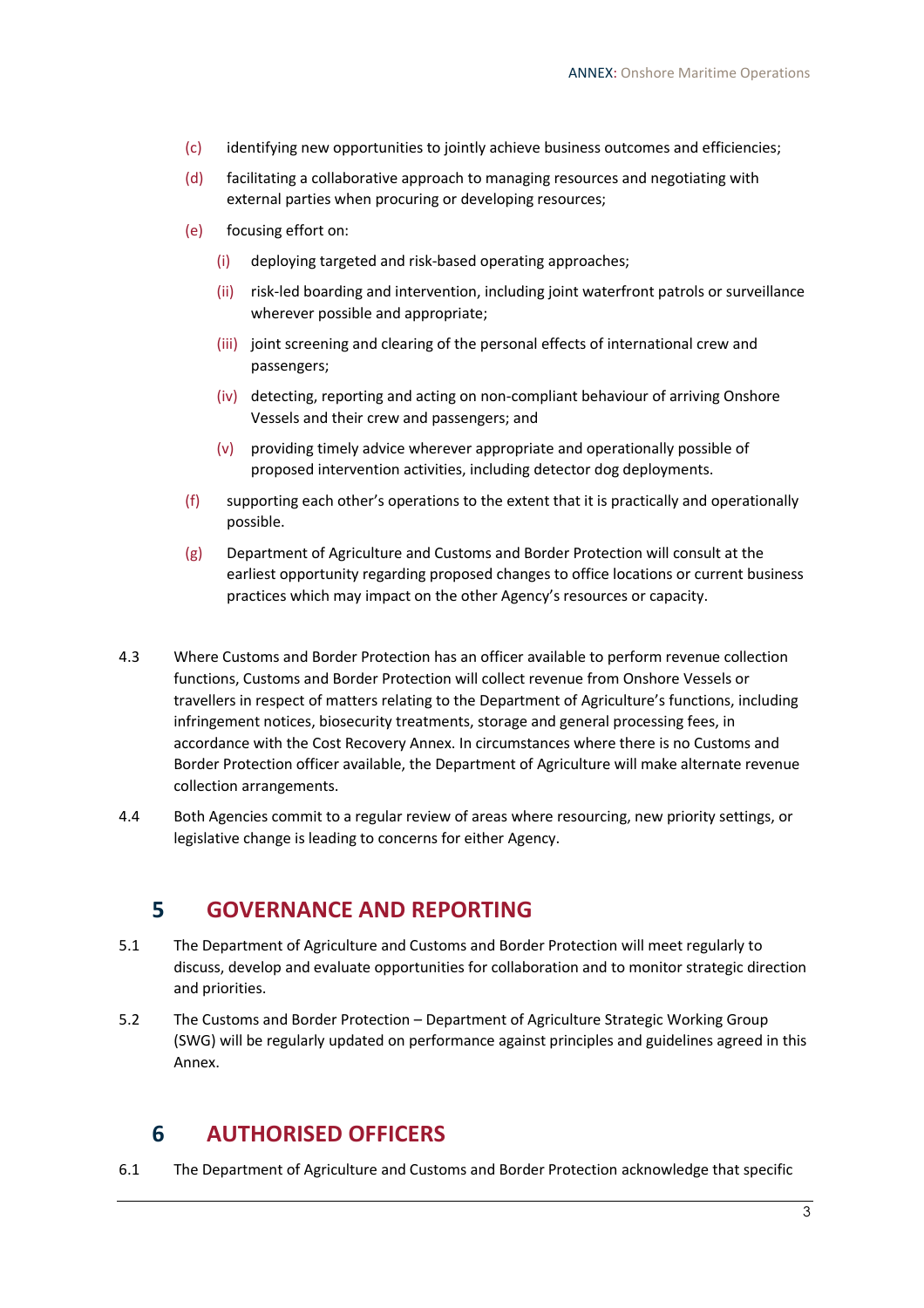authorisations or delegations are required for the performance of certain functions.

- 6.2 Authorised Officers of Customs and Border Protection may from time to time, and as authorised by the Department of Agriculture, perform functions on behalf of the Department of Agriculture, under conditions agreed in writing by both Parties.
- 6.3 Authorised Officers of the Department of Agriculture may from time to time, as authorised by the Chief Executive Officer of Customs and Border Protection, perform functions on behalf of Customs and Border Protection, under conditions agreed in writing by both Parties.
- 6.4 The Department of Agriculture and Customs and Border Protection will ensure that any required authorisations or delegations are in place prior to the performance of any related duties.

## <span id="page-5-0"></span>**7 NON-COMPLIANCE ACTION**

- 7.1 The Department of Agriculture and Customs and Border Protection acknowledge that particular events or actions in the Onshore Maritime Environment may be in breach of both the Department of Agriculture and Customs and Border Protection legislation. Where this occurs, the Parties may collaboratively assess the facts to determine whether a joint response is appropriate.
- 7.2 For summary matters, where joint prosecution action is proposed and agreed, the matter will be progressed by Customs and Border Protection wherever resources allow.
	- (a) Customs and Border Protection may facilitate a record of interview when requested by the Department of Agriculture to help determine and establish an offence, unless both agencies agree that particular circumstances exist that prevent this function from being achieved.
	- (b) For offences under Quarantine legislation, the Department of Agriculture will make the final decision whether to commence legal action and will provide Customs and Border Protection with written authorisation to proceed with an action. The Department of Agriculture will bear the costs incurred including legal costs as invoiced or advised by the Australian Government Solicitor (AGS).
- 7.3 Customs and Border Protection and the Department of Agriculture will jointly consider the implications on these arrangements of any legislative change to ensure that operational and administrative processes remain manageable for both agencies. It is acknowledged that revision may be required.

#### <span id="page-5-1"></span>**8 TRAINING**

- 8.1 The Parties will provide officers of the other agency with the necessary training to:
	- (a) promote an understanding of their respective functions in the Onshore Maritime Environment, and of the controls used in the management of risks; and
	- (b) facilitate the referral of issues or items of interest to the other agency.
- 8.2 The Parties will provide specific training for those functions that are or may be performed on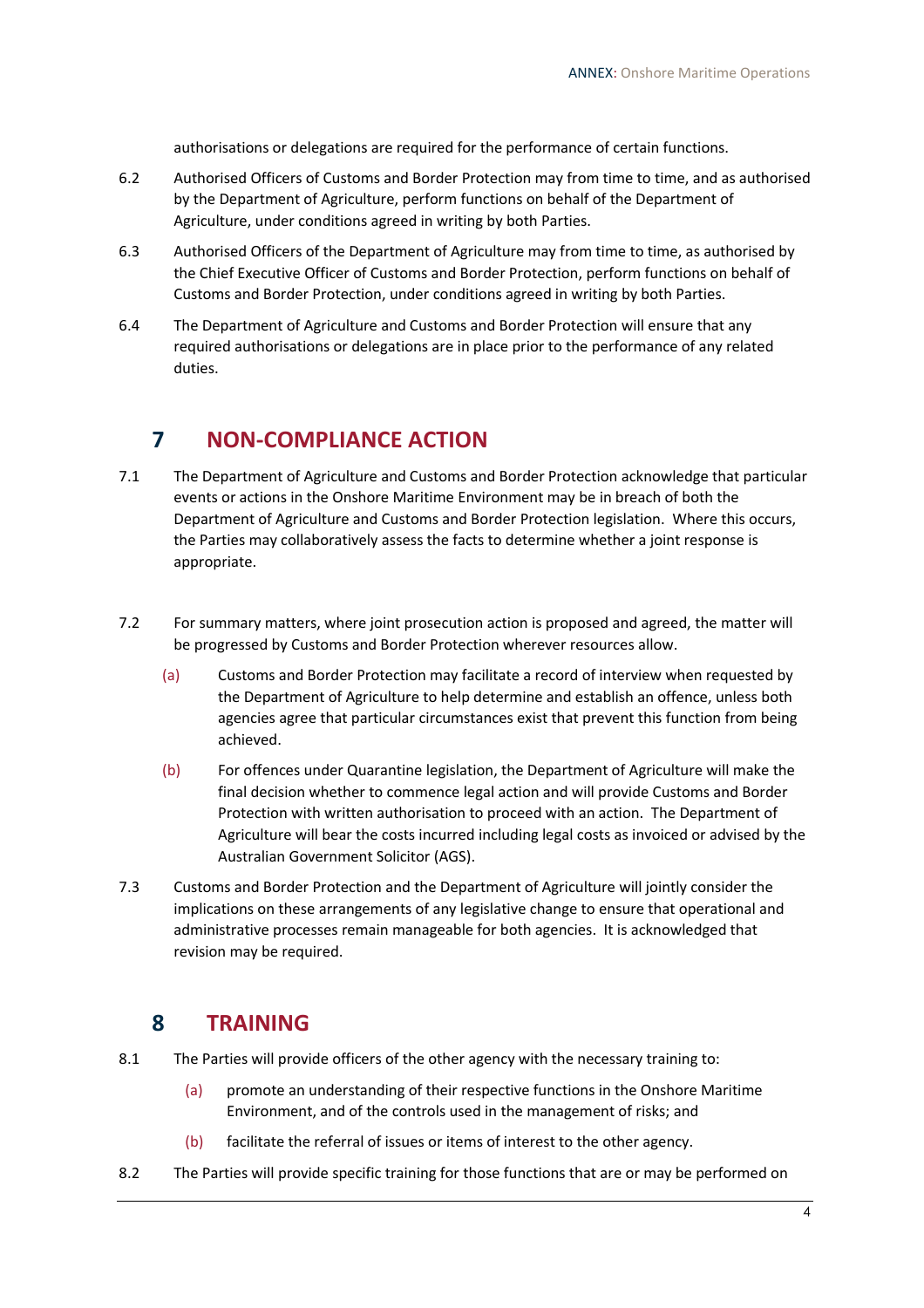their behalf by the other agency, as identified and agreed by both agencies.

- 8.3 Each will collaboratively develop content, format, learning outcomes and assessment criteria to facilitate the delivery of cross or joint agency training as identified in clauses 8.1 or 8.2.
- 8.4 Each agency agrees not to assign any of their officers or employees to a position where the other agency's functions and duties are performed until agreed training has been completed and/or guidelines have been provided. This may include the completion of refresher training.

#### <span id="page-6-0"></span>**9 ACCESS TO DOCUMENTS AND INFORMATION**

- 9.1 Each will make available to the other documentation and information held by either agency which is essential for the proper management of the border security and biosecurity functions. This includes material which may indicate possible breaches of relevant legislation.
- 9.2 All information exchanged between the agencies will be in accordance with Commonwealth legislation and other requirements including the *Privacy Act 1988* and section 16 of the *Customs Administration Act 1985* which will only be used for the purpose it was given or a related purpose.
- 9.3 Each agency, when disclosing information to the other, will ensure that the security classification, including any caveat or handling instruction, is clearly identified when doing so.
- 9.4 Each agency will ensure that their officers hold the required level of security clearance appropriate to access or receive the other's information. The agencies will consult with each other and agree on the level of security clearance required for accessing or receiving information as well as for officers to attend briefings, operations planning and gain access to facilities as required, for border and biosecurity activities.

#### <span id="page-6-1"></span>**10 COSTS**

- 10.1 The Parties agree that each will bear their own costs in fulfilling their commitments under this Annex, except where written agreement has been or is reached by the agencies as to their sharing or apportionment.
- 10.2 In accordance with clause 7.2 (b), the Department of Agriculture will pay costs as advised by the Australian Government Solicitor, relating to the Department of Agriculture prosecutions.
- 10.3 The Parties agree that all training costs, other than participants' travel costs, will be met by the agency delivering the training. Where joint training is delivered, costs other than participants' travel costs, will be apportioned equally.

#### <span id="page-6-2"></span>**11 PROCEDURAL MATERIAL**

- 11.1 The Parties may either jointly or independently develop Procedural Material or Schedules that are consistent with this Annex in accordance with clause 10 of the Memorandum.
- 11.2 Where the creation or modification of any Procedural Material by one agency may affect the other agency, Customs and Border Protection and the Department of Agriculture will consult with each other and discuss any concerns to allow for the efficient operation of both.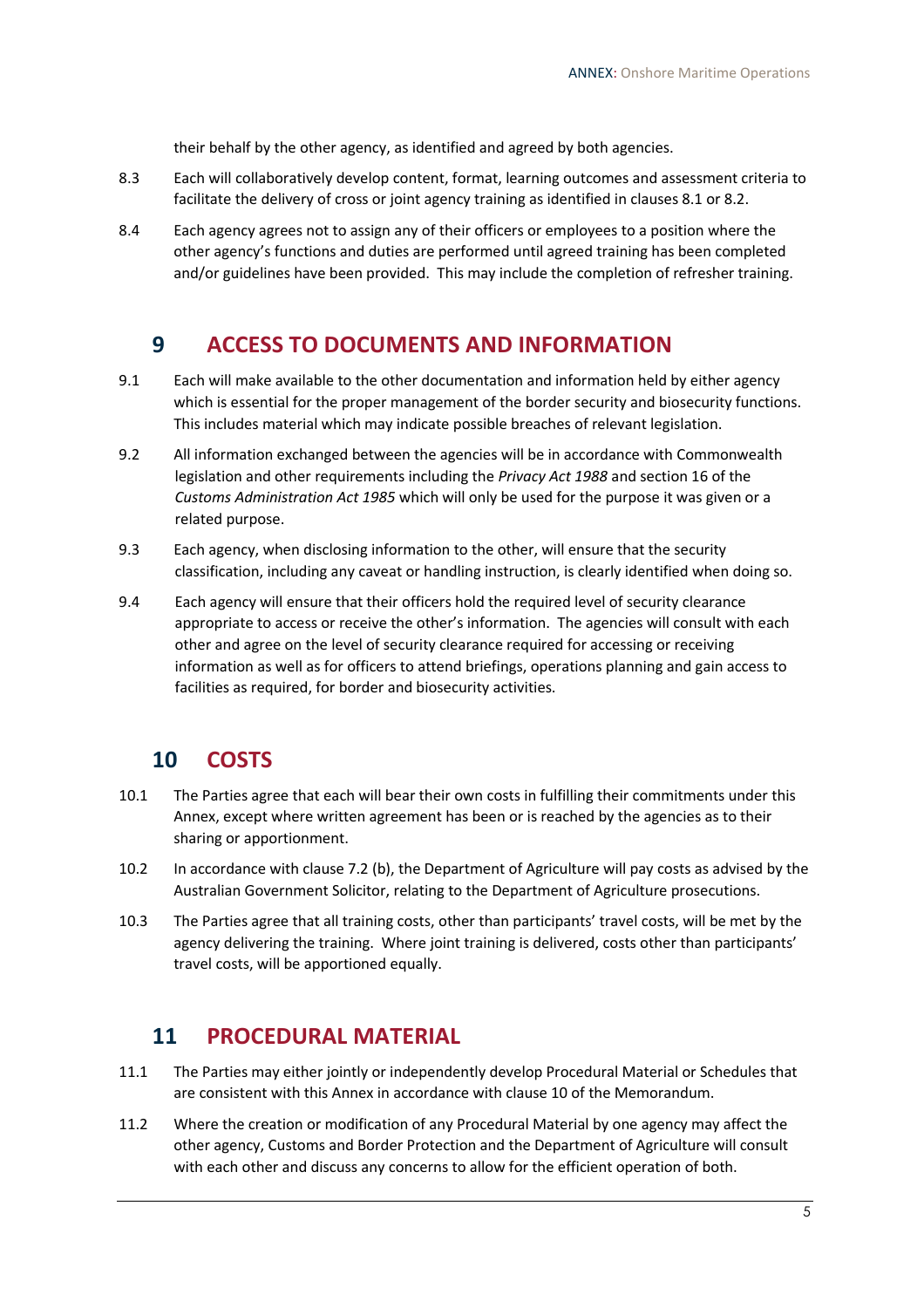## <span id="page-7-0"></span>**12 NOMINATED CONTACTS**

- 12.1 Each agency may raise matters relevant to the Onshore Maritime Operations with the following nominated contacts:
	- (a) Customs and Border Protection –

National Manager, Enforcement Operations.

Customs and Border Protection Switchboard Ph: +61 2 6275 6666

(b) Department of Agriculture –

Assistant Secretary, Cargo and Shipping Branch

Department of Agriculture Switchboard Ph: +61 2 6272 3933

#### <span id="page-7-1"></span>**13 REVIEW OF ANNEX**

13.1 The Parties will review the operation of this Annex three (3) years after commencement or at such other time as mutually determined by the Parties to assess the ongoing suitability of arrangements under this Annex.

#### <span id="page-7-2"></span>**14 COMMENCEMENT**

- 14.1 This Annex commences, unless otherwise specified, on:
	- (a) the date it is signed by both Parties; or
	- (b) the date the last Party signs.

## <span id="page-7-3"></span>**15 DEFINITIONS**

15.1 Unless the contrary intention appears, a term used in this Annex has the meaning shown in the table below:

| Annex                                                                           | means this Annex made in accordance with the Memorandum;                                                                                                                                                                                                    |
|---------------------------------------------------------------------------------|-------------------------------------------------------------------------------------------------------------------------------------------------------------------------------------------------------------------------------------------------------------|
| <b>Authorised Officers of</b><br><b>Customs and Border</b><br><b>Protection</b> | means a person employed by Customs and Border Protection or a<br>person authorised in writing by the Chief Executive Officer of<br>Customs and Border Protection to perform all or some of the<br>functions of an Officer of Customs and Border Protection; |
| <b>Authorised Officers of</b><br>the Department of<br><b>Agriculture</b>        | means a person under the employment of the Department of<br>Agriculture appointed under the <i>Quarantine Act 1908</i> (the Act) who<br>has legal authority to exercise all powers conferred upon them by the<br>Act.                                       |
| Commonwealth                                                                    | means the Commonwealth of Australia;                                                                                                                                                                                                                        |
| <b>Cost Recovery Annex</b>                                                      | means the Cost Recovery Arrangements and Revenue Collection                                                                                                                                                                                                 |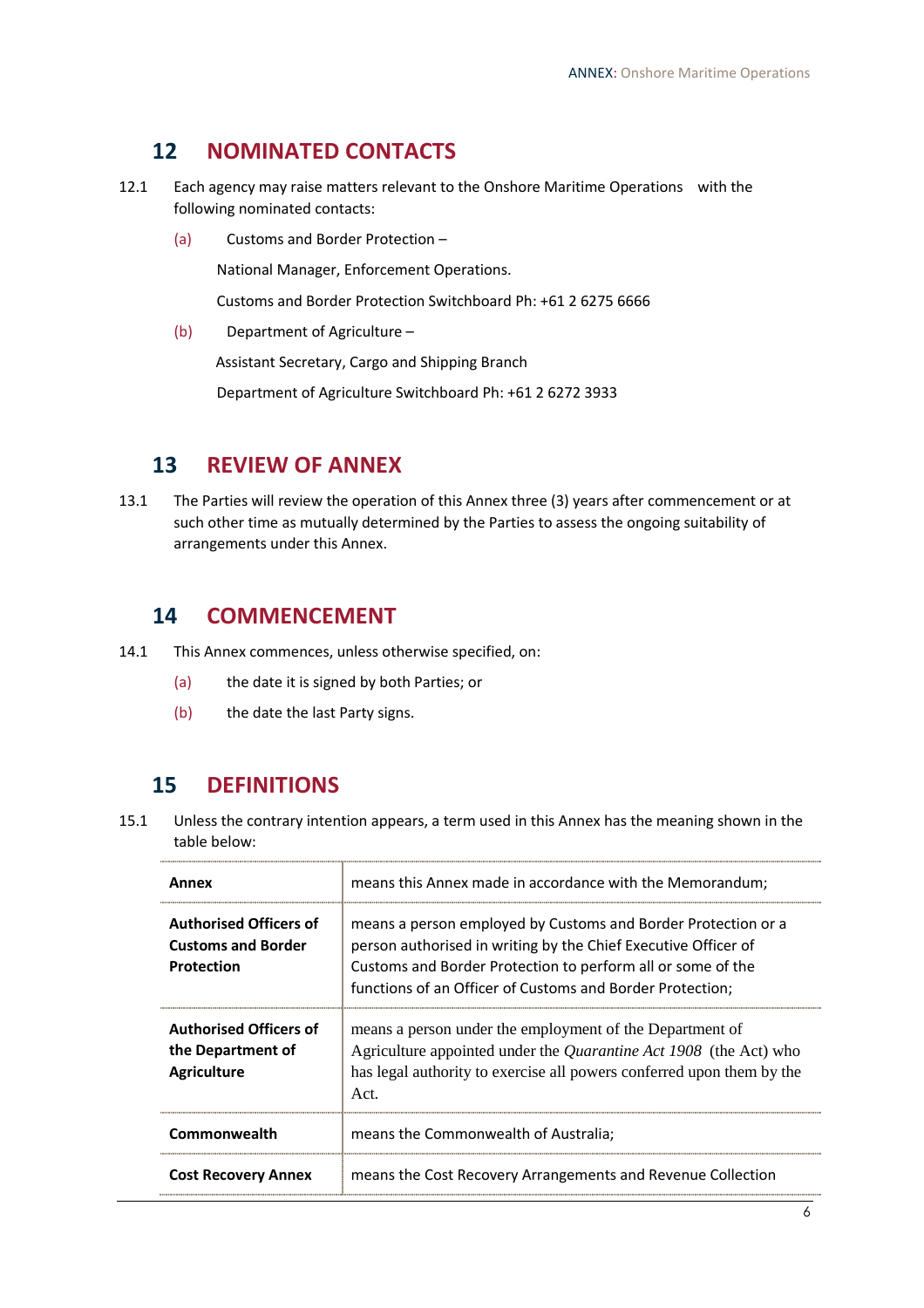|                                                 | Annex between the Department of Agriculture, Fisheries and<br>Forestry and Customs and Border Protection made pursuant to the<br>Memorandum and signed by the last Party on 9 September 2012                                                                                                                                                                                                                                                                                              |
|-------------------------------------------------|-------------------------------------------------------------------------------------------------------------------------------------------------------------------------------------------------------------------------------------------------------------------------------------------------------------------------------------------------------------------------------------------------------------------------------------------------------------------------------------------|
| <b>Customs and Border</b><br><b>Protection</b>  | means the Australian Customs and Border Protection Service;                                                                                                                                                                                                                                                                                                                                                                                                                               |
| <b>Memorandum</b>                               | means the Memorandum of Understanding on the collaborative<br>working relationship between the Australian Customs and Border<br>Protection Service and the Department of Agriculture, Fisheries and<br>Forestry signed on 21 July 2011;                                                                                                                                                                                                                                                   |
| <b>Offshore Resource</b><br><b>Installation</b> | means a resource installation that is or becomes attached to the<br>Australian seabed; or a sea installation that is or becomes installed in<br>an adjacent or coastal area;                                                                                                                                                                                                                                                                                                              |
| <b>Onshore Maritime</b><br><b>Environment</b>   | refers to the surroundings and geographical area within which<br>Onshore Maritime Operations are carried out;                                                                                                                                                                                                                                                                                                                                                                             |
| <b>Onshore Maritime</b><br><b>Operations</b>    | refers to Customs and Border Protection and the Department of<br>Agriculture operational processes in approved ports of arrival on the<br>Australian mainland and in external territories, and on Offshore<br>Resource Installations. It does not include maritime operations<br>conducted at sea - e.g. foreign fisher or irregular maritime activities<br>or surveillance performed offshore - but does include the processing<br>of persons detected offshore after arrival into port; |
| <b>Onshore Vessel</b>                           | means any vessel used in navigation, including:<br>ships, boats, barges or other floating vessels which arrive<br>from overseas into Australian ports, including Offshore<br>Resource Installations.<br>It does not include cruise ships;                                                                                                                                                                                                                                                 |
| <b>Procedural Material</b>                      | includes Standard Operating Procedures, Instructions and Guidelines<br>or Business Practice Statements or any procedural material made in<br>accordance with this Annex.                                                                                                                                                                                                                                                                                                                  |

#### <span id="page-8-0"></span>**16 MODIFICATION AND TERMINATION**

- 16.5 This Annex can be modified or terminated by a written agreement signed by the Chief Executive Officer of Customs and Border Protection and the Secretary of the Department of Agriculture or their delegates.
- 16.6 Unless otherwise specified, a modification or termination:
	- (a) takes effect from the date the last Party signs the modification or termination; and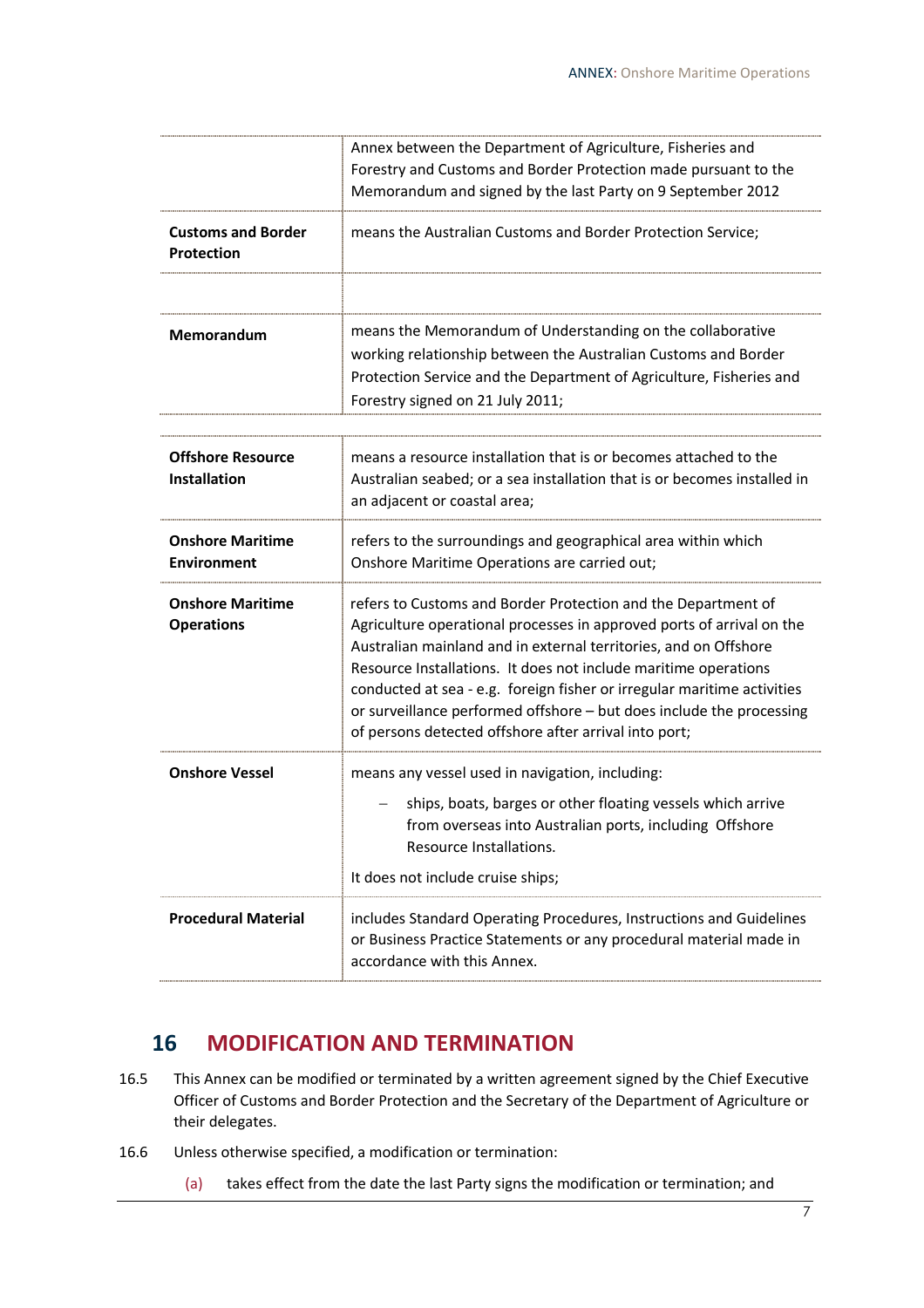(b) has no effect unless endorsed in accordance with this clause.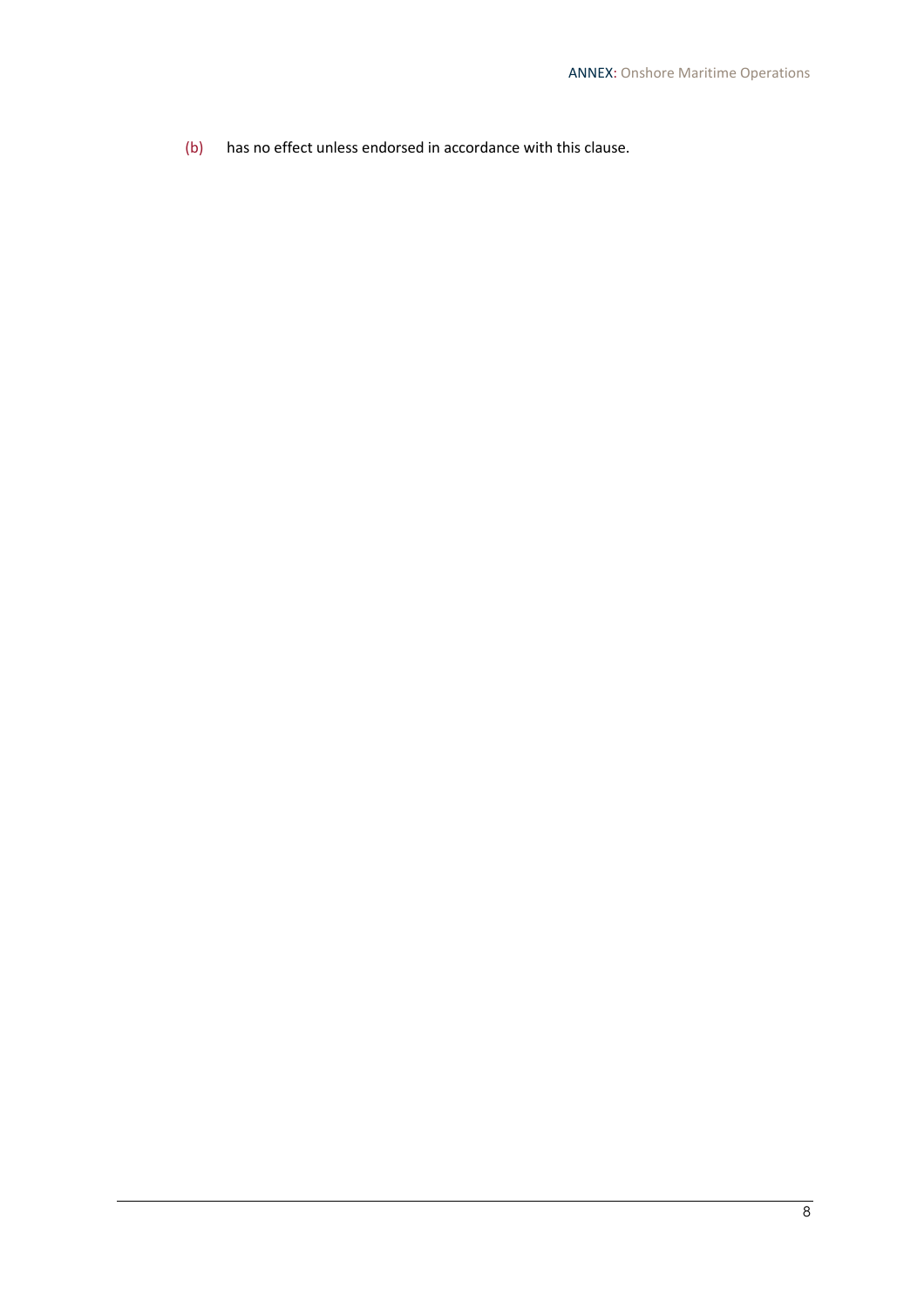# <span id="page-10-0"></span>**17 SIGNATURE**

| <b>SIGNED at Canberra</b><br>for and on behalf of the<br><b>Australian Customs and Border</b><br><b>Protection Service by</b> | [signed]  |
|-------------------------------------------------------------------------------------------------------------------------------|-----------|
|                                                                                                                               | signature |
| <b>Ms Karen Harfield</b>                                                                                                      |           |
| National Director, Compliance &<br><b>Enforcement Division</b>                                                                | 6/12/2013 |
| on                                                                                                                            | date      |
| SIGNED at Canberra<br>for and on behalf of the                                                                                |           |
| <b>Department of Agriculture</b>                                                                                              | [signed]  |
| by                                                                                                                            |           |
|                                                                                                                               | signature |
| Mr Colin Hunter,<br>A/g First Assistant Secretary, Border<br><b>Compliance Division</b>                                       | 8/1/2014  |
| on                                                                                                                            | date      |